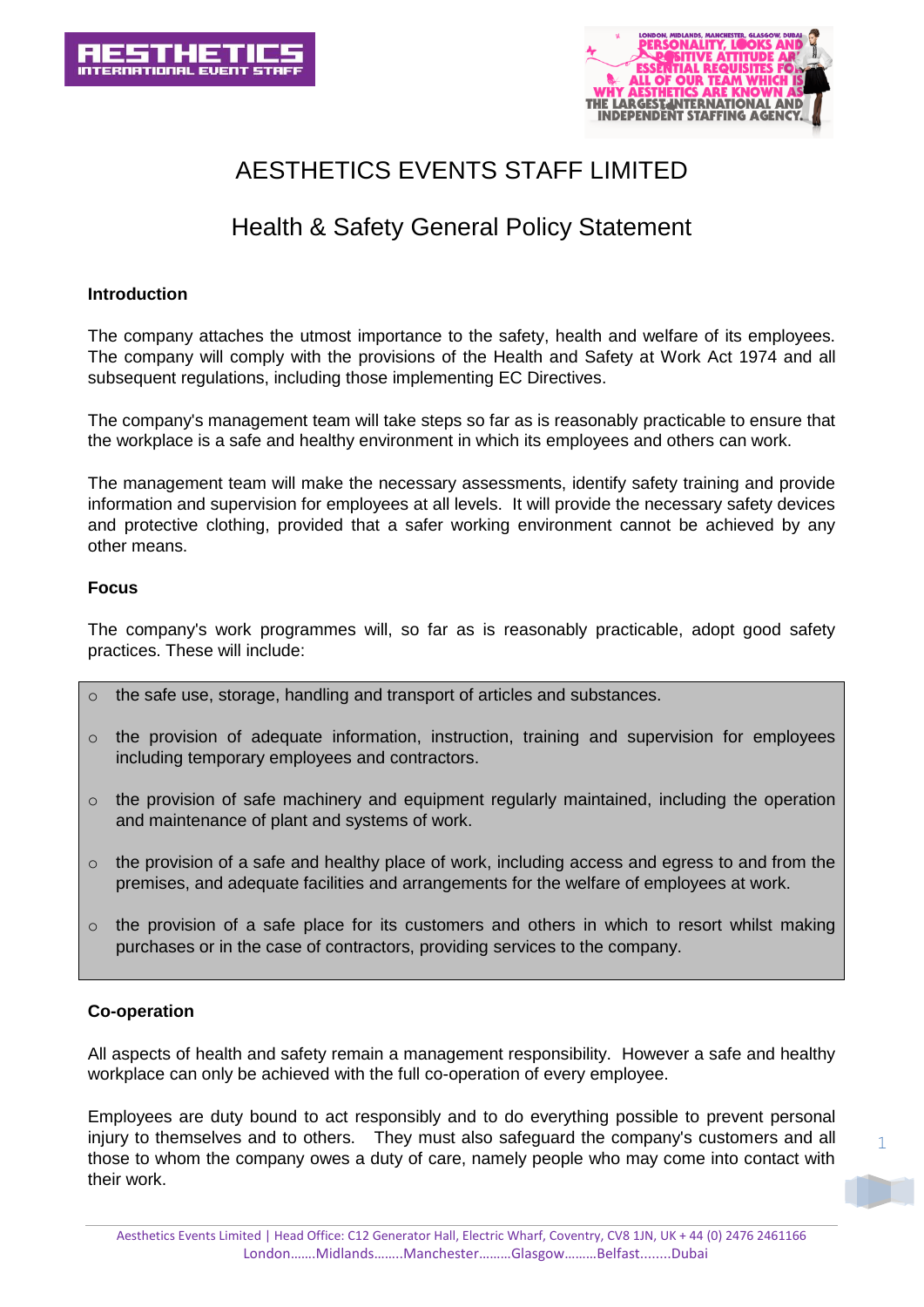



#### **To achieve this employees must:**

- 1. Obey all the safety rules and procedures, including the wearing of protective clothing and the use of protective devices if they are specified.
- 2. Exercise their awareness, alertness, self control and commonsense at work.
- 3. Report promptly to their supervisor or the managing director of the company all hazards, potential hazards, defects in equipment and any shortcomings in the company's work systems or procedures.

Employees should not be in any doubt that the company will apply disciplinary procedures to any employee who is in breach of the company's health and safety policy. This includes any specific safe systems of work, instructions, training and procedures laid down for the protection of those involved in the company's operations, and for those who may become involved in them.

#### **Policy Review**

This policy will be regularly revised, by  $|$  Lee Thomas  $|$  as necessary (but at a minimum of one year intervals).

Lee Thomas

In conducting the policy reviews, due regard will be given to the following:

**Planning** - The elimination of risks in the workplace by careful selection and design of facilities, equipment and processes, together with effective control measures and training for employees.

**Organisation** - A review of the company's organisation including changes to ensure that responsibilities for health and safety are clearly defined at all times to all employees at every level.

**Control** - Ensuring that the safety requirements are implemented throughout the company by all employees and that training is regularly conducted in support of those standards.

**Monitoring and Review** - All job specifications will contain safety requirements and instructions highlighting health and safety responsibilities where applicable. Regular safety audits will be carried out and a safety report completed each quarter. These documents will form the basis for monitoring and review, to ensure that a credible standard of health and safety is achieved.

#### **Health & Safety Management**

The managing director has overall responsibility for the implementation of the policy and will ensure that sufficient finance is available to support the policy.

In order to achieve the aims and objectives of the health and safety policy these issues will be brought regularly to the attention of the company's management team during management and board meetings.